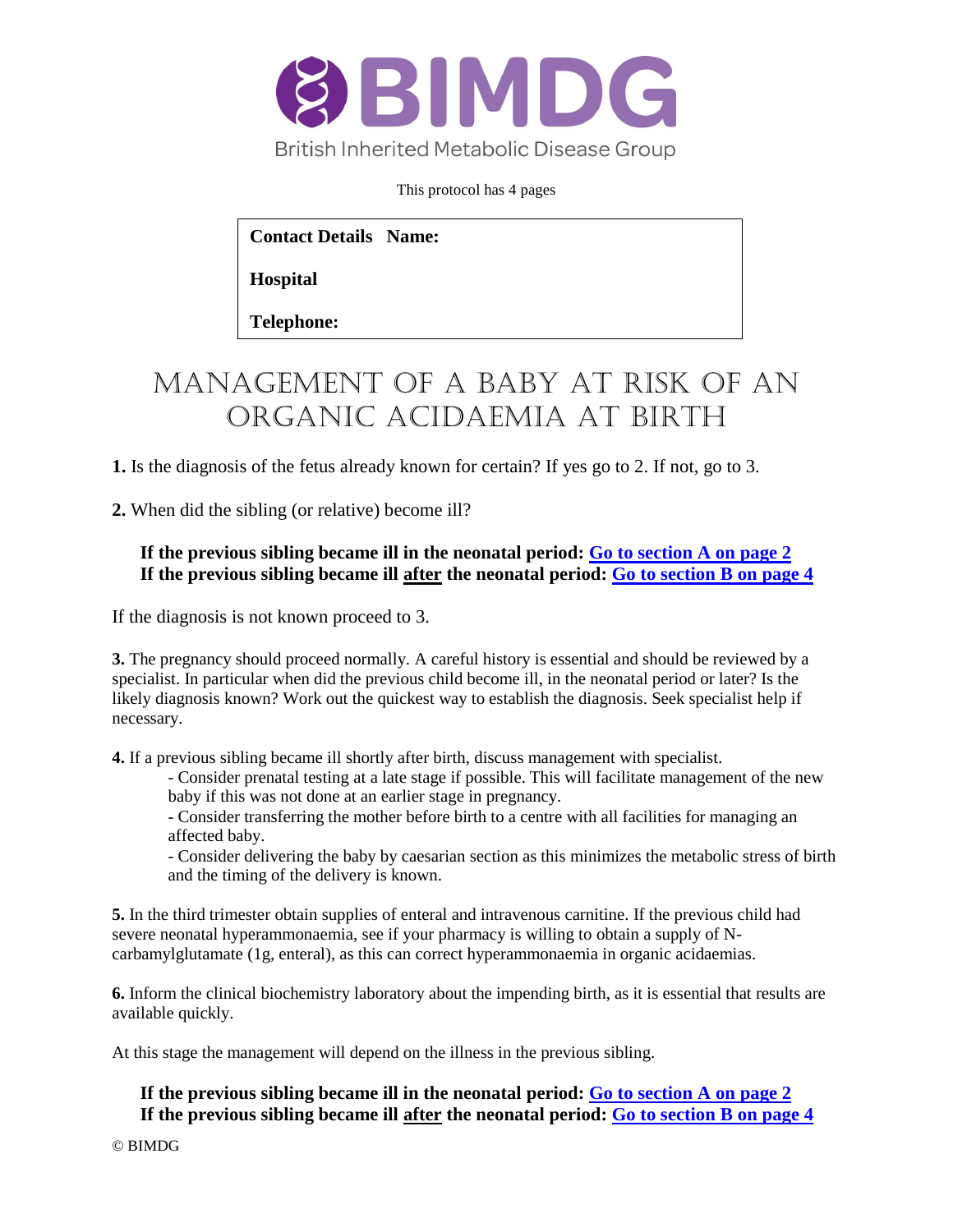## <span id="page-1-0"></span>SECTION A

## If the previous sibling became ill in the neonatal period:

**A1**. Transfer to the neonatal unit immediately after birth and start an intravenous infusion of 10% glucose at 4 ml/kg/hr (6.6 mg/kg/min) as soon as possible , preferably within 30 minutes of birth. This is to prevent the normal fall in blood glucose that initiates catabolic pathways in the baby.

**A2.** If the baby remains well, at 4 hours offer a milk feed (breast or infant formula) but continue the intravenous infusion.

**A3.** At 6 -12 hours of age measure blood gases, plasma ammonia, aminoacids (quantitative), blood spot acylcarnitine profile and urine organic acids and ketones (dipstick).

Then give L-carnitine orally at 50 mg/kg. Continue the same dose 6 hourly thereafter until the diagnosis is known or a change is advised.

**NOTE:** There is no one single routine test that can be used to monitor for organic acidaemias. It is necessary to consider all the available evidence, clinical status and biochemical investigations until the carnitine profile and organic acids are available. These are urgent so discuss with the laboratory and discuss any concerns and all the results with the specialist.

Until the results are available it is necessary to rely on the following:

Blood gases: Whilst a metabolic acidosis is often regarded as characteristic of an organic acidaemia, the blood gases in practice are varied. There may even be a respiratory alkalosis secondary to hyperammonaemia.

Plasma ammonia concentration: This is commonly raised in the neonatal period and may be responsible for serious brain damage.

Urine ketones: Test urine with dipstick. These are rarely present in normal babies and if detected suggest an organic acidaemia.

 $\Rightarrow$  If all the results are within normal limits (ammonia <80  $\mu$ mol/l), repeat tests in 6 hours and provided they remain normal, monitor at 12 hourly intervals. Continue to offer milk feeds approximately 4 hourly. Stop the intravenous infusion if the baby is well and the tests are normal at 24 hours of age.

 $\Rightarrow$  If the values show minor abnormalities (for example ammonia 80-120  $\mu$ mol/l), repeat in 4 hours and if they persist, monitor at 6 hourly intervals. Stop the milk feeds and instead give feeds as 10% soluble glucose polymer. [\(Click here for instructions on making 10% Glucose Polymer Solution\)](http://www.bimdg.org.uk/store/guidelines/MCADDRecipe_1Year_2014_421566_12052015.pdf)

 $\Rightarrow$  If any of the results are clearly abnormal and/or if the baby becomes clinically unwell repeat the tests immediately and seek advice from the metabolic centre.

Note: If metabolites are being used to make the diagnosis, the treatment proposed may mask the biochemical changes of disease. Careful follow-up is essential.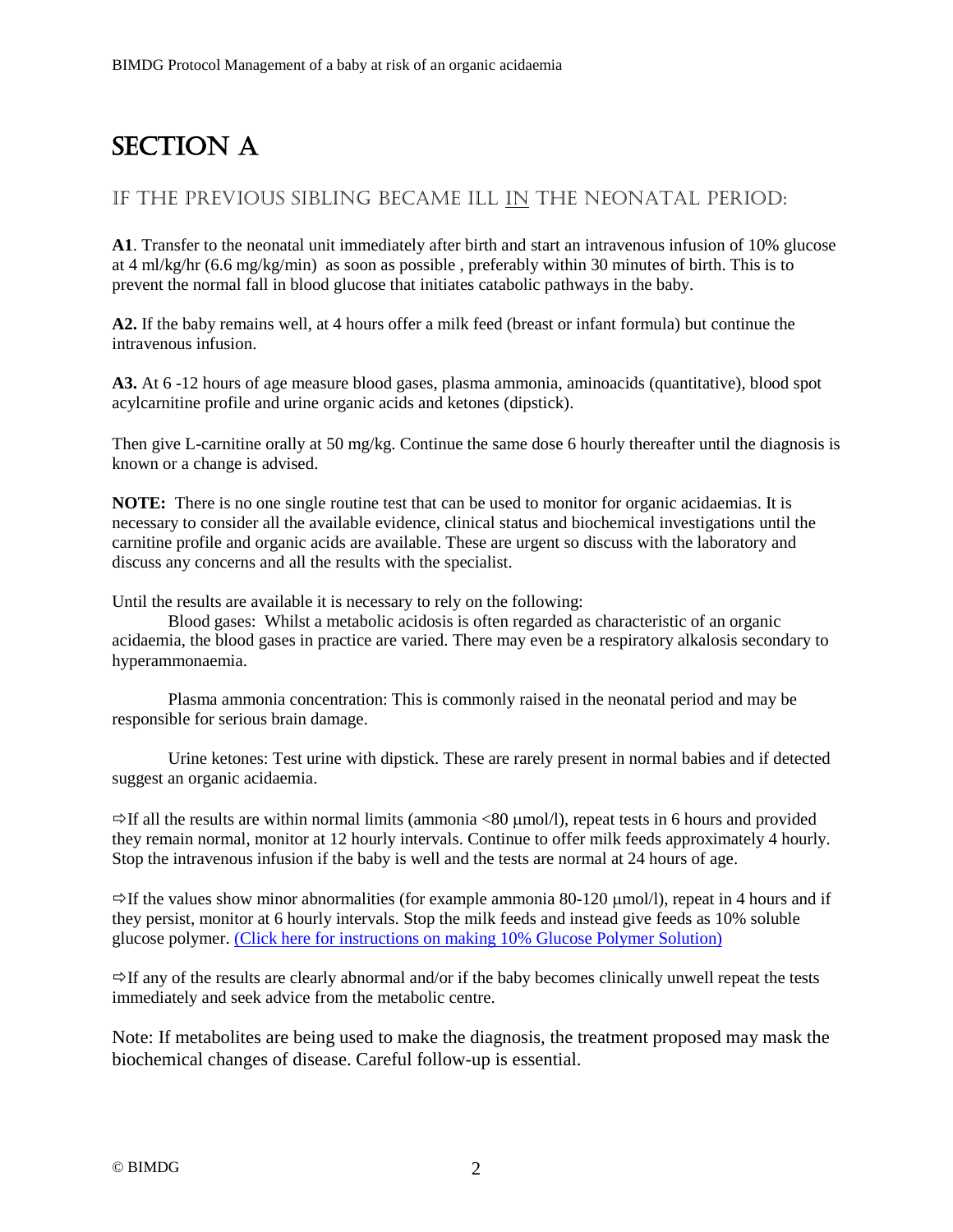#### **A4. IF UNWELL**

- Contact the specialist centre.
- Try to get the results of the blood spot carnitine and urine organic acids as soon as possible.

Depending on the clinical state and the results consider the following:

- Stopping feeds
- Giving the carnitine intravenously (The standard dosage (BNF for children) is 100 mg/kg over 30 minutes and then 4mg/kg/hour)
- Transferring to a hospital with specialist facilities including haemodialysis/filtration.

#### **A5. HYPERAMMONAEMIA**

- If plasma ammonia is rising fast or it is  $>250 \mu$  mol/l (unless it is only rising very slowly), the baby should be transferred to a centre with facilities for haemofiltration/dialysis
- If plasma ammonia is  $>300$  umol/l, give N-carbamylglutamate 250 mg/kg through a naso-gastric tube (if it is available)
- If plasma ammonia is  $>350$  µmol/l, ask appropriate colleagues to arrange haemodialysis/filtration. This generally takes about 4 hours to set up. Repeat ammonia measurement before it is started – particularly if N-carbamylglutamate has been given.

**A6**. If mother wishes to breast feed, she should express as she should be able to breast feed her baby, even if affected, once the metabolic state is stable.

**A7.** Get the results of investigations.